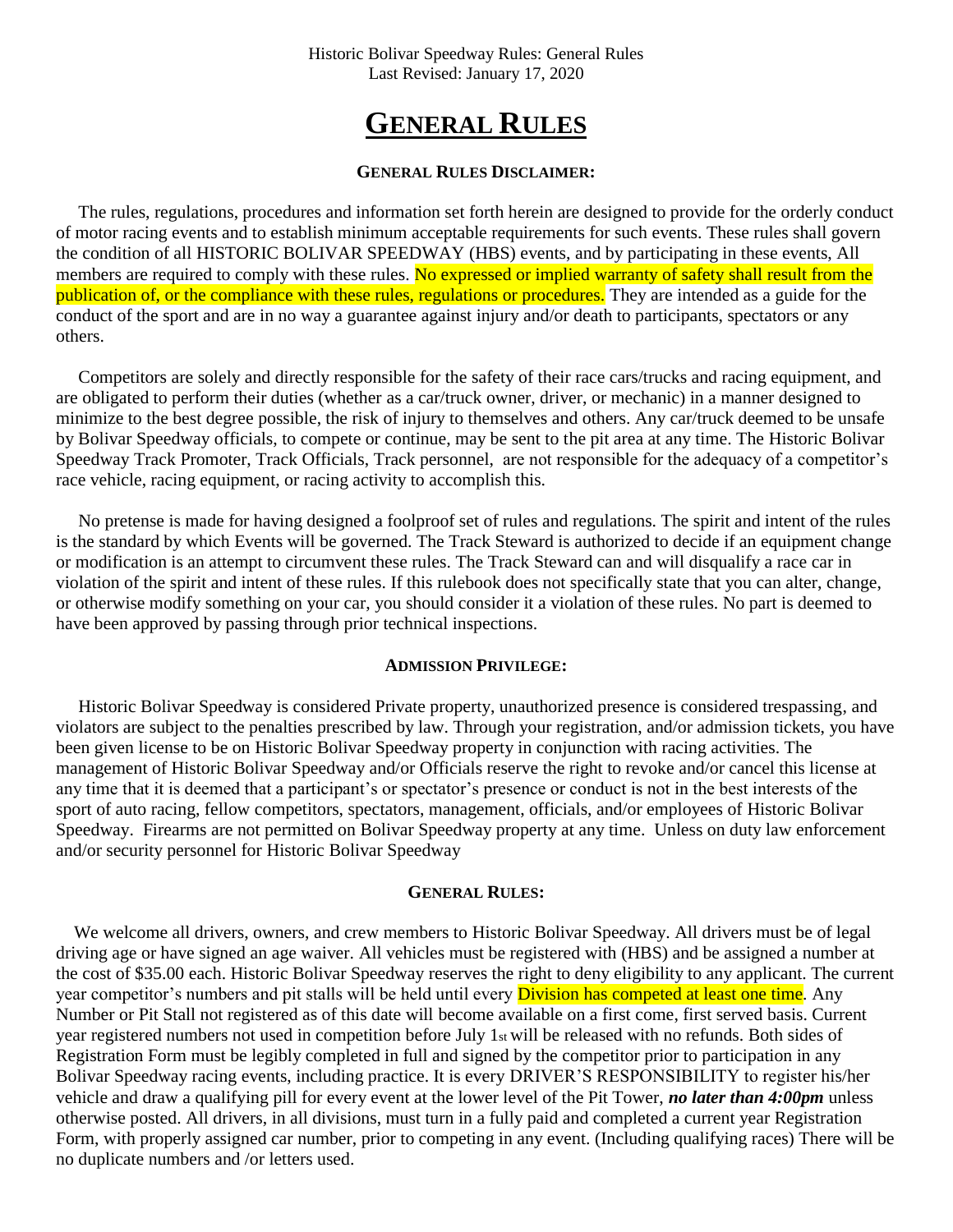### **INJURY CLAIMS:**

 Historic Bolivar Speedway's insurance policy acts as secondary claim agent to primary personal insurance **ONLY**  if processed on the date of the incident. Therefore, any incident which occurs on the Track or in the Pit Area which results in an injury **MUST** be reported to the Pit Steward or Historic Bolivar Speedway Security immediately following the incident. Be sure to provide the Speedway Representative with your Pit Pass (wristband) while filing a report. Any incident submitted after the date of occurrence and / or without a Pit Pass will not be processed, resulting in a loss of any potential coverage.

#### DRIVER RESPONSIBILITIES:

 The minimum age for competitors at Bolivar Speedway will be 14 years of age (If approved by Bolivar Speedway). A minor release form will be required for competitors 14 to 17 years of age. HISTORIC BOLIVAR SPEEDWAY Management reserves the right to accept or deny eligibility to anyone. Historic Bolivar Speedway will not allow any type of 'passengers' during any race, practice, or otherwise in these divisions. Shirt, long pants, and closed-toe shoes are required by all active crewmembers. (No Sleeveless shirts are allowed). Each driver must sign in and/or draw a qualifying pill at the lower level of the garage prior to 3:00pm or as announced. At all events, the driver assumes responsibility for the actions of his/her pit crew and owner (including any unpaid fines) of which will be deducted from the driver's purse. If you have any complaints, they will be reviewed in an orderly manner.

#### DRIVER AND CREW CHIEF MEETINGS:

Attendance at all driver and crew chief meetings is mandatory. Unexcused absence will result in loss of starting position. Historic Bolivar Speedway will notify drivers and Crew Chiefs in advance, of time and place where the drivers' meetings will occur. Roll call may be taken. Drivers and Crew Chiefs are responsible for conveying any new or important information discussed during these meetings to their crews and car owner. These meetings are for Driver's and Crew Chiefs only.

#### **CONDUCT:**

#### DRIVER'S ACKNOWLEDGMENT:

 I agree that I shall be the sole spokesperson for myself, the car owner, and the crew in all matters pertaining to compliance with the rules and regulations, and I agree and understand that I am responsible for the conduct of my crew. Drivers alone will be held responsible for the behavior of themselves, crewmembers, owners and any other personnel connected with that team. Penalties may be enforced against an entire team for conduct infractions committed by any one member.

Unsportsmanlike conduct such as hand gestures, foul language, throwing of objects, on-track retaliations or visual display of bad temper by drivers or their crew and owners will result in appropriate penalties.

Fighting is strictly prohibited. There will be absolutely no excuses or exceptions to this rule. This rule is not appealable and HISTORIC BOLIVAR SPEEDWAY Officials decisions are final.

An owner, driver or crewmember, initiating or participating in a fight may cause the team(s) loss of points; purse/point money accumulated by team(s) and may result in Legal action, disqualification, ejection, License revocation or suspension of team(s) or individual(s) at the discretion of HISTORIC BOLIVAR SPEEDWAY officials.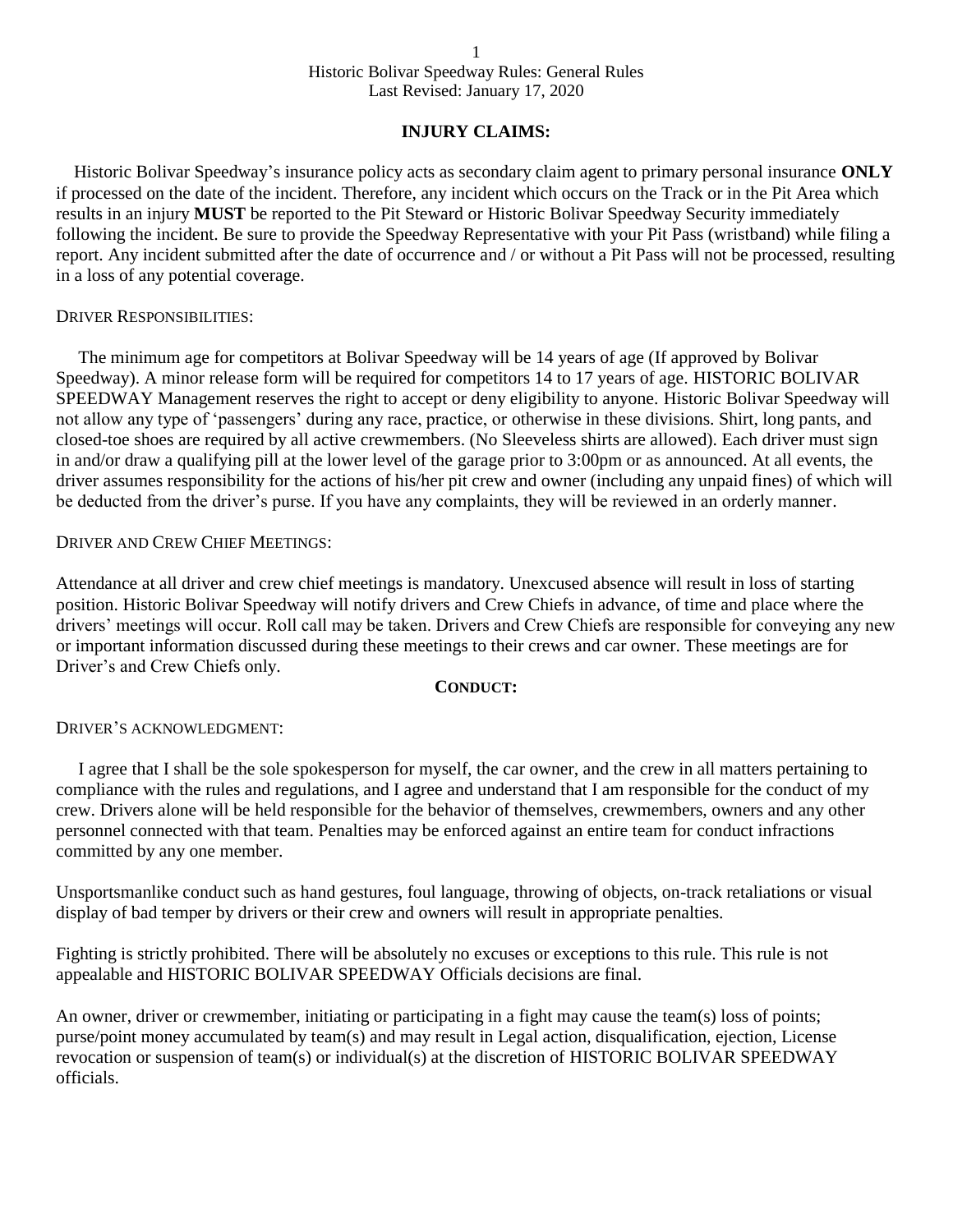a. Verbal abuse or physical threats (including on social media) made to Historic Bolivar Speedway officials, track employees, fans, fellow competitors, etc. by any owner, driver or crewmember will not be tolerated and will result in appropriate penalties up to and including suspension, loss of points, and monies.

b. Deliberate reckless behavior by owners, drivers, crewmembers or other team members, on or off track, endangering the safety of officials, track crews or fans, will result in penalties at the discretion of HISTORIC BOLIVAR SPEEDWAY officials

#### ALCOHOL:

**No alcoholic beverages or controlled substances may be brought on to Historic Bolivar Speedway premises at any time.** You and/or your vehicle may be subject to search while at Historic Bolivar Speedway. Consumption of alcohol / controlled substances before or during a race or while you are in the pit area is strictly prohibited. After the last feature event is started, *Only* Alcohol sold at Historic Bolivar Speedway is allowed to be consumed in the pits. **Absolutely no alcohol consumption is allowed in the parking areas**. Driver will be subject to a fine and/or suspension for himself or any member of his/her crew, etc. for breaking the above rules. Historic Bolivar Speedway reserves the right to require or randomly test for alcohol or any controlled substance at any time. Consumption or use of drugs and/or alcohol prior to and/or during Historic Bolivar Speedway events is prohibited. By registering, competing and/or entering the HISTORIC BOLIVAR SPEEDWAY facility you agree to such test without exception.

#### **TECH INSPECTION:**

**All classes (including visiting divisions)** are required to go through technical inspection for safety before being allowed onto the track. **This does not guarantee that your vehicle will pass a post-race technical inspection.** The competitor's safety is paramount at Historic Bolivar Speedway, and to that end, Historic Bolivar Speedway officials reserve the right to require repairs or improvements to any race vehicle or component prior to participating in any racing event or practice. Below are the minimum requirements:

□ **Helmets:** Helmets must meet the specifications set forth in the Federal Motor Vehicle Safety Standard Regulations or meet the specifications set forth by the American National Standards Institute, Inc. Current specifications require that helmets meet a minimum of SA- 2010 standard and that **NO** motorcycle approved helmets are used in automotive competition.

□ **Fire Suits, shoes, and gloves:** All drivers must wear at minimum either a two-piece or one-piece single layer fire protectant uniform meeting current SFI-3 or better standards. Flame retardant undergarments HIGHLY recommended. Driving shoes and gloves are required and must meet current SFI and FIA standards. Rips and tears are not allowed on any aforementioned gear.

□ **Seat Belts:** Nylon safety belts and harnesses are required. It is required that each driver be fastened in with at least a 5-point safety harness, including 3 inch wide lap belt, two(2) 3 inch wide over the shoulder straps (as it passes over the head and neck restraint device) and crotch straps. No sternum latches allowed. No "Y" or "V" belts allowed. All belts and harness apparatus must have the manufacturers date tag attached and dated from approximate time of purchase. Maximum usage is three (3) years from the date on the belt. It is highly recommended that any manufacturer's tags that pass under any adjuster be removed and kept for technical inspection. All belts must be installed in a manner so as not to contact sharp objects and must not have knots, twists or tears in the installation. All seat belts must be bolted solidly to the roll cage with approved eyelets designed for this purpose. Seatbelts that are contaminated by oils, greases, fuels will not be allowed. There cannot be any holes, tears or fraying of any belt. **Proper Seat belt mounting is depicted below and will be strictly enforced:**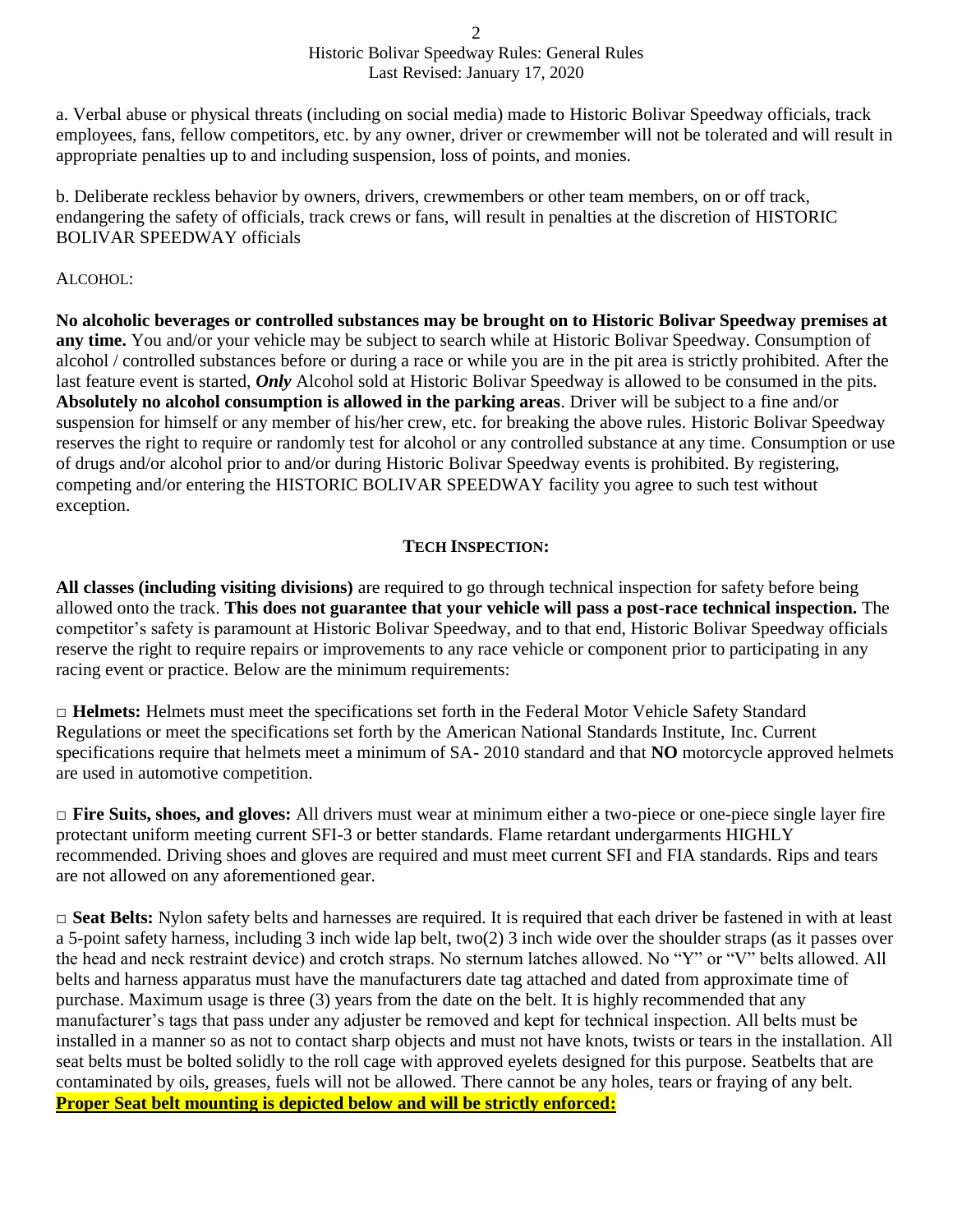### **SAFETY BELT DIAGRAMS:**



 **LAP BELT ANGLE SHOULDER BELT ANGLE SUB STRAP ANGLE**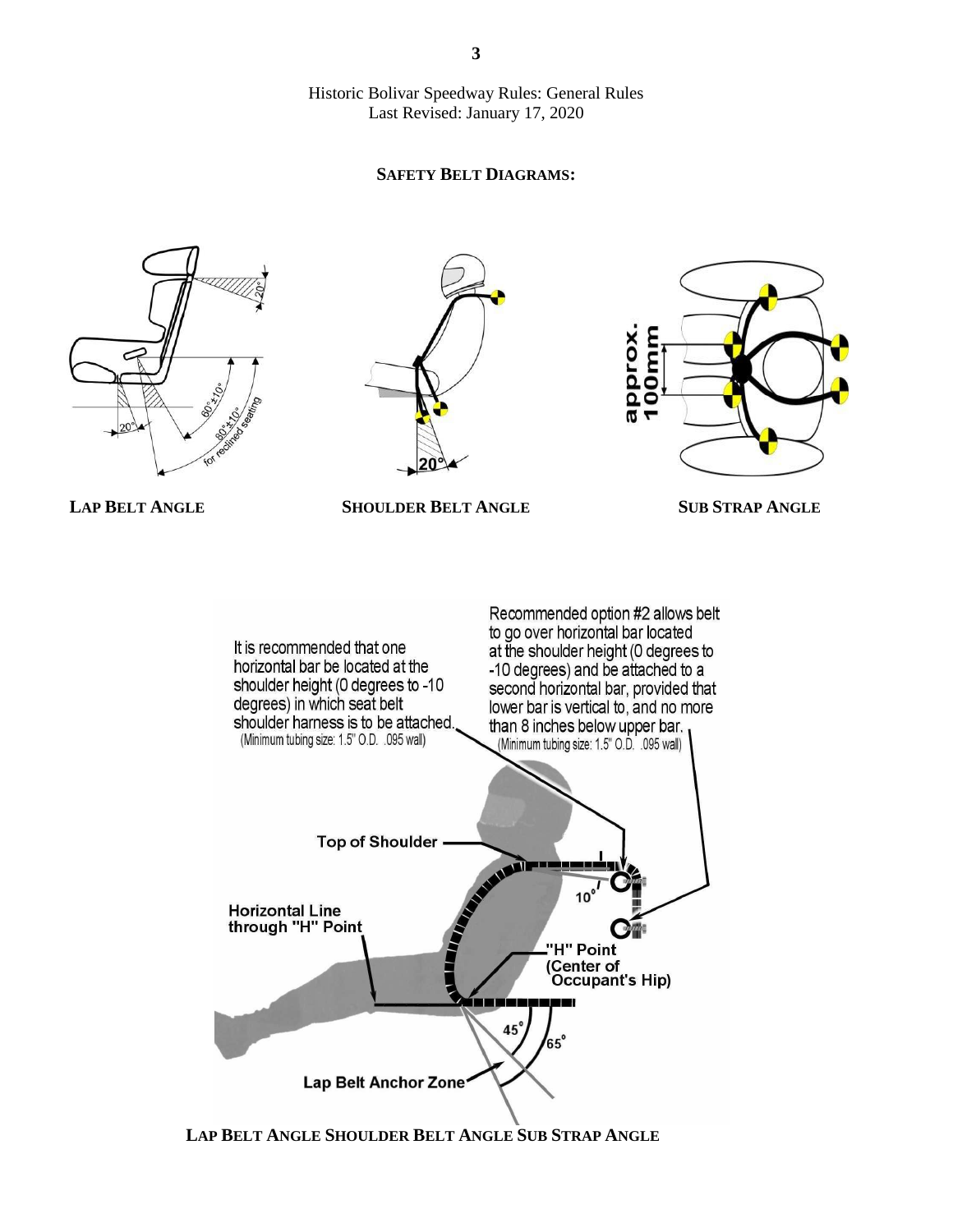#### **PROPER WRAPPING OF SHOULDER HARNESS BELTS:**



Lap belts must be positioned so that the mounting hardware through which the webbing passes is loaded in plane as the webbing passes through the seat and over the pelvis. Bolt-on brackets must be allowed to swivel and snap-on eye bolts must be aligned (using wavy washers) to allow directional loading.

□ **Neck Support:** All drivers except F-8 shall connect their helmet to an approved head and neck restraint device/system which is SFI-approved at any time while on the racetrack. A "Hutchens" device, "HANS" or equivalent that positively attaches to the drivers helmet is required. High-density foam "horse collars" or equivalent, are not considered a sufficient support device. All Neck supports are subject to approval by Tech committee. The head and neck restraint device/system, when connected, should conform to the manufacturer's mounting instructions, and it should be configured, maintained and used in accordance with the manufacturer's instructions. It is the responsibility of the driver, not HISTORIC BOLIVAR SPEEDWAY, to ensure that his/her device/system is SFI-APPROVED, correctly installed, maintained and properly used.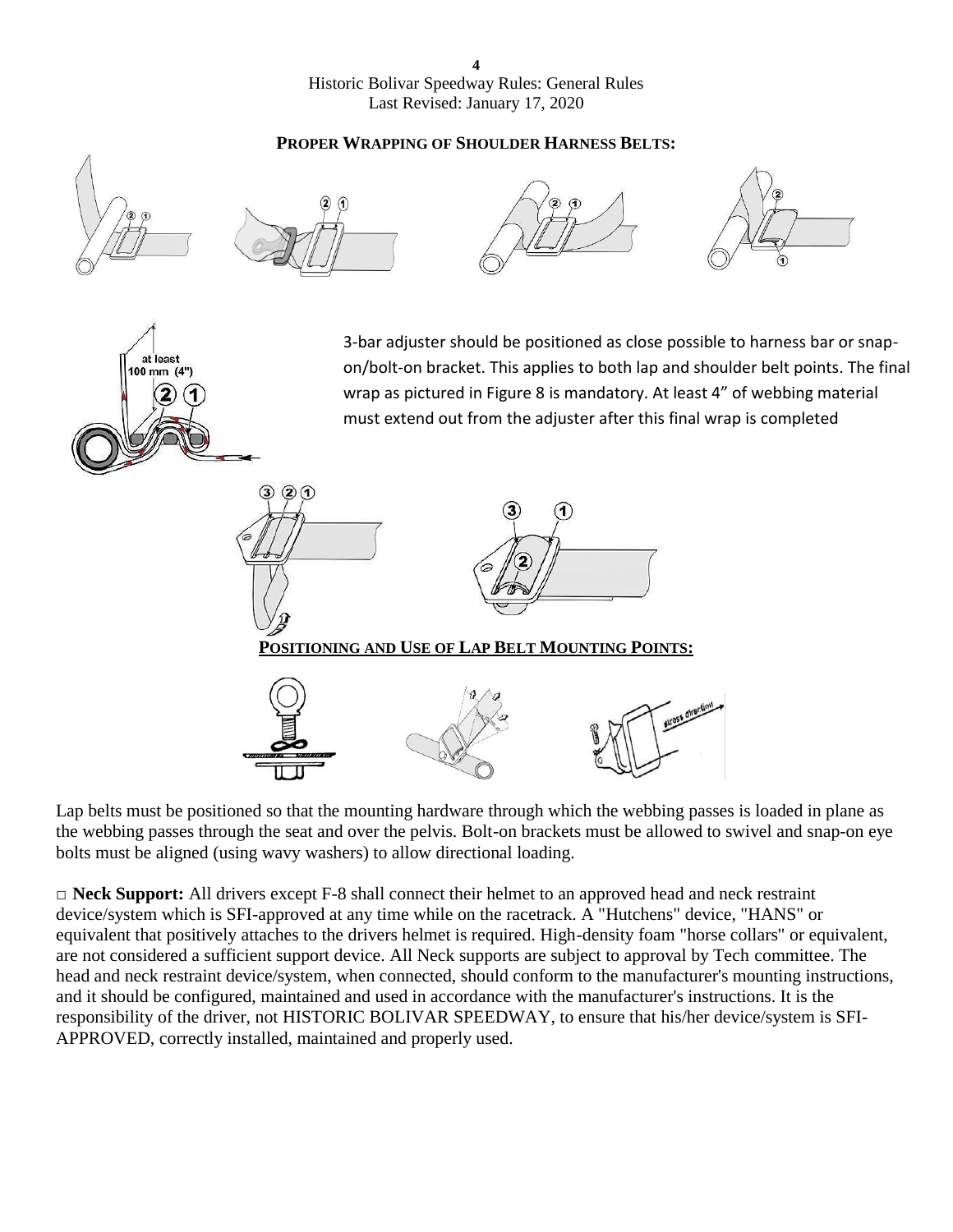□ **Window Net:** All divisions will have window nets and visiting classes where they are not required. Driver's window nets must be constructed of no less than a **3/4"** webbing and securely attached at the bottom with a quick release catch at the top. The forward edge of the window net, when in the closed position, should be in line or forward of the steering wheel. The net's upper and lower mounts must be welded to the roll cage. Nets are required at any time the car is on the racing surface. No object may be attached to the window net at any time. The rationale is this changes the rating of the window net, thus making it a safety violation. It may also impede the ability of safety workers in the event of an emergency. Examples of they include hanging stuffed animals or wire-tying Lexan to them.

□ **Aluminum Seat/Mounting:** Only aluminum racing type seats are permitted. The use of a fiberglass type seat is not allowed. Seat must be located a minimum of 8 inches from left side door bars to the center of the seat. Head surround type seats with appropriate shoulder supports are **mandatory.** They shall provide rigid support around both sides of the helmet and across the back. No car or truck will be allowed to participate in any on track activities without a head surround and shoulder supports properly installed on the seat. Mounting and configuration must be approved by Bolivar Speedway tech officials.

□ **Safety Pad:** The center of the steering wheel must have a safety pad.

□ **Roll bar padding:** All roll bars within the drivers reach must be padded with hi density padding or fire retardant padding acceptable to Historic Bolivar Speedway Officials.

□ **Driver's side deflector plates:** Driver's side deflector plates are *required* for all divisions, located outside left door bars and foot protection bars, minimum 1/8 inch steel plate welded to roll bars. Plating must meet track official's approval.

□ **Cut-off Switch:** A labeled ON/OFF rotary type Master Switch, with ON being in the clockwise position, must be located at or on the front of the dash in the center. Pro Trucks may place the cutoff switch on the tonneau cover. The switch must be wired to the battery cable in a manner that will cut off all electrical power in the car. Visiting classes must have this switch as well but placement may vary due to constraints.

□ **Air Filter:** The only approved type of air filter element in any Historic Bolivar Speedway sanctioned division will be the paper media type. No K&N, gauze, or oil treated elements will be allowed. Visiting divisions must have the approval of Bolivar Speedway to vary from this requirement.

□ **Studs:** No hollow gun drilled, tubular bolts or studs allowed. Each stud must protrude through lug nut a minimum of two (2) threads.

□ **Wheel weights:** Wheel weights are **NOT** allowed.

□ **Plugs:** All plugs for rear ends, transmissions, oil pans, and oil tanks must be drilled, securely installed, and safety wired. See penalty section for fines regarding not following this rule.

□ **Batteries:** Only one (1) battery per vehicle is permitted, and must be effectively secured and covered.

□ **Fuel Filter:** No glass or plastic fuel filters are allowed

□ **Fire extinguisher:** Must have at a minimum one (1) 2.5 lb fire extinguisher fully charged with an indicator gauge within reach of driver securely mounted with a metal quick release bracket.

□ **Lead Mounting:** Securely bolted to the frame and marked with the car number.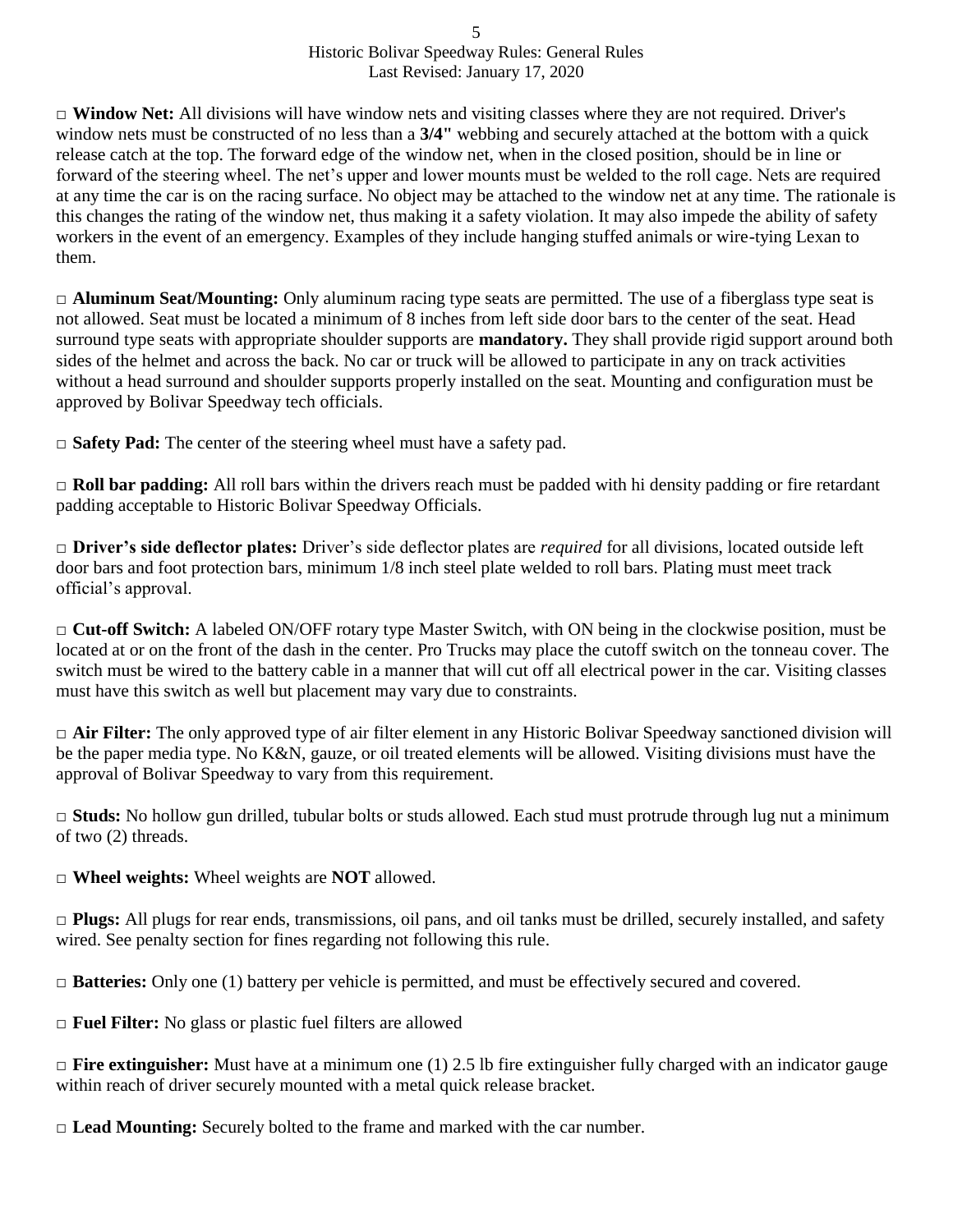□ **Throttle Linkage:** Two (2) opposing throttle springs are required.

□ **Side Mirrors:** Side mirrors will be permitted and must not protrude beyond the vehicle's door panel and must not be constructed of glass. This rule applies to all divisions except trains.

□ **Fire Wall Sealed:** No gaps or oversized penetrations.

□ **Tow Hooks Front and Rear:** All vehicles must have 4 tow hooks mounted to the chassis. Tow hooks must be mounted to the underside of the chassis. 2 hooks should be mounted at the extreme front of the chassis forward of the front tires. Two hooks must be mounted at the extreme rear of the chassis behind the rear tires. All hooks must be able to except a 3" strap. Clearly identifying them from other components is highly recommended.

□ **Body Exterior:** No ragged or spear like devices (including jack post stubs) may protrude from the vehicle body.

□ **Transponder Location:** Required for all oval track cars. Fourteen Feet and Two inches (14'2") for Super Late Models, Late Models, Pro Trucks, and Super Stocks measured, and one Hundred and Six inches (106") for GAM's measured from the leading edge of the race car.

### **CAR & TRUCK REQUIREMENTS:**

**CAR/TRUCK NUMBERS:** No more than two numeric digits will be allowed for any car/truck. Numbers must be legible; they must be a minimum of 20 inches in height with 4 inches of spacing between them. Numbers must be easy to read from both sides and the top number is to be oriented for passenger side view. Numbers must be centered and in a contrasting color to the body paint. Additionally, numbers that are 6 inches in height must be on the right front nosepiece and right rear tail light cover. Absolutely no foil or reflective numbers will be allowed! If a car / truck does not meet the entire requirement regarding number specifications, it will not be scored and therefore no purse or points will be awarded.

**DECALS:** All decals will be the same as I-44. Use of the displayed products may also be required. All vehicles must have the required vehicle weight posted on the passenger side A-Pillar.

**FUEL:** RACING FUEL ONLY PERMITTED AND MUST BE PURCHASED FROM BOLIVAR SPEEDWAY DIRECTLY, or any source of your choice as this will enable us to check for any additives. No nitrous oxide, oxygen containing compounds, or any other additives will be allowed. (Super Stock and Pure Stock divisions have an exception and will be allowed to run "pump gas".

### **MISC:**

 $\Box$  Brakes must be in good working order and no carbon fiber brake components are allowed.

□ Mufflers are **mandatory** and must control the noise level to 95 DBA or less.

 $\Box$  All Cars/Trucks will not be permitted to carry onboard computers, processors, recording devices, traction control devices, or digital readout gauges. Approved video recording devices are permitted.

 $\Box$  No colored or tinted Lexan, decals, or graphics are allowed on front or rear windshield areas.

□ The use of ethylene glycol (anti-freeze) or similar products is strictly prohibited. Water Wetter*,* Motormax or similar at HISTORIC BOLIVAR SPEEDWAY discretion and anti-rust products are permitted.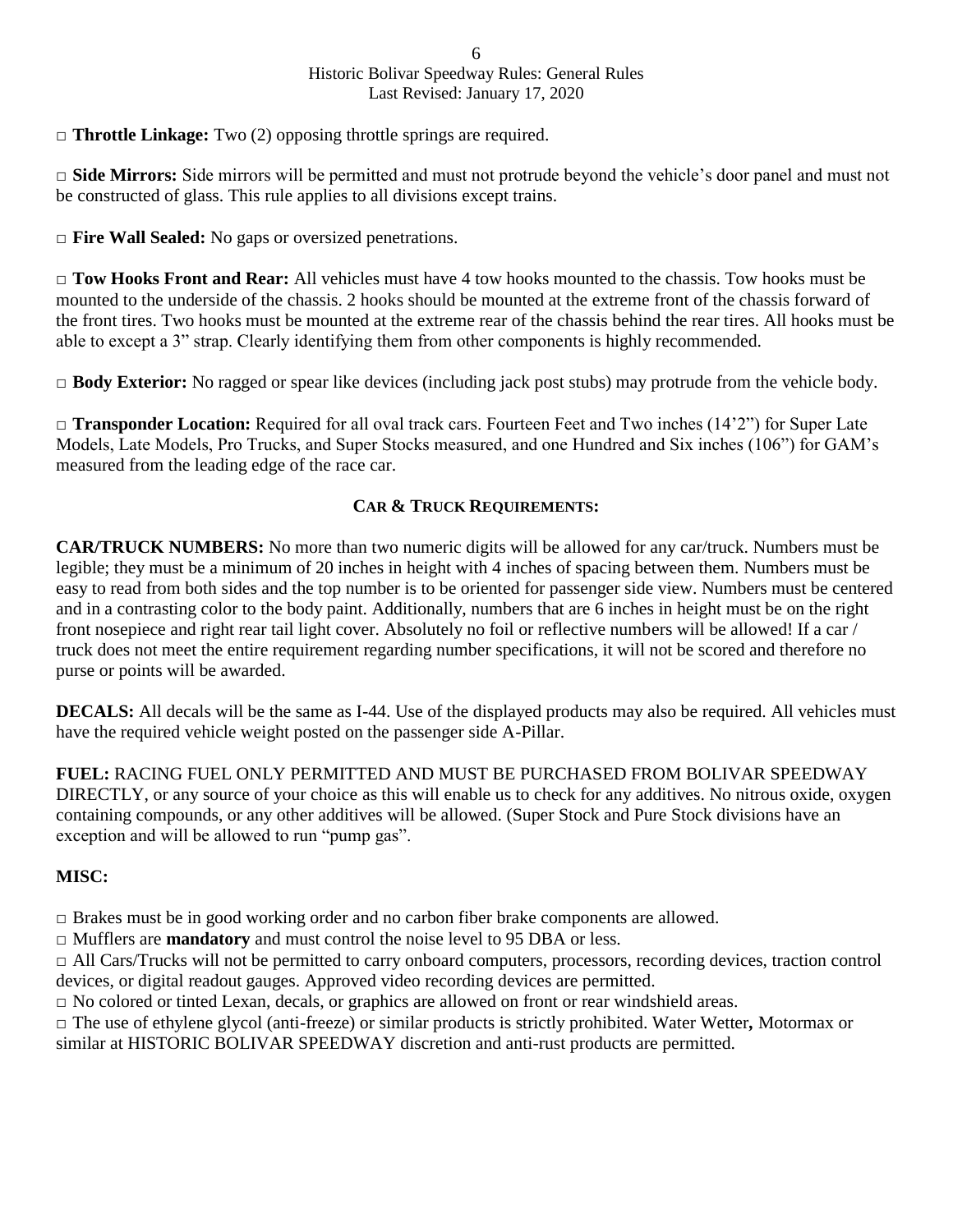$\Box$  Possession and use of tire treatment of any kind is strictly prohibited.

 $\Box$  The use or installation of an open or closed loop vacuum type system to evacuate air from the engine is a speed enhancing alteration and is not allowed in any division.

 $\Box$  No belt or gear driven cam drives are permitted in LM, Mods, Trucks, SS.

 $\Box$  No operator controlled, computer controlled or automatic weight transfer, weight shifting, or weight altering or techniques will be allowed.

 $\Box$  No engine, chassis or shock adjustments are allowed from the driver's compartment. (Compartment is defined as anything the driver can touch while seated in the driving position.) The only driver adjustment allowed is brake bias.

## □ **The SPEED LIMIT IS 5 MPH IN THE PITS!**

 $\Box$  All teams competing in any event must have a fully charged 10 to 13 pound halon or equivalent dry chemical fire extinguisher in their pit area.

 $\Box$  Drivers and teams must shut off engines and stop the movement of cars during the playing of the National Anthem and during drivers meetings. This includes generators.

 $\square$  No passengers at any time aboard race vehicles and/or trailers.

 $\Box$  There will be no motorized or un-motorized vehicles of any kind, i.e.: bicycles, tricycles, 3-wheelers, 4-wheelers, or golf carts allowed in the pit area unless specifically pre-approved by HISTORIC BOLIVAR SPEEDWAY Management.

 $\Box$  Track Officials shall be empowered to permit minor deviations from any of the specifications herein. Officials may, at their discretion, impose any further restrictions that in his/her opinion does not alter the minimum acceptable requirements. No expressed or implied warranty or safety shall result from any such alteration of specification. Any interpretation or deviation of those rules is left to the discretion of the Track Officials. Their decisions are final.  $\Box$  In keeping with the Bolivar Speedway commitment to maintaining proper balance in the competition arena, it may be necessary for HISTORIC BOLIVAR SPEEDWAY Management to make rule changes and/or rule modifications from time to time. Such changes are designed to enhance close competition. HISTORIC BOLIVAR SPEEDWAY's goal of a full starting field in each race, that matches cars as equally as possible is certainly in the overall best interest of the sport. No equipment of a race car will be considered as having been approved by reason of having passed through inspection "unobserved". If this rule book does not specifically state that a change, modification or addition is legal, then a competitor must consider that change, modification or addition as illegal. If a question arises about the legality of a change, modification or addition that is not covered in this rule book, the question must be answered by HISTORIC BOLIVAR SPEEDWAY in writing, and that decision is final.

 $\Box$  Every vehicle must maintain space on their windshield (or other approved area) for the placement of the Division Sponsor decal. A Division Sponsor Decal must be in place prior to competing in the A Main event, or points will not be awarded.

□ **Out-of-town cars/trucks:** Out-of-town cars/trucks not registered with HISTORIC BOLIVAR SPEEDWAY, which do not meet HISTORICBOLIVAR SPEEDWAY specifications, may be subject to weight penalties in order to compete in any event, with full disclosures of visiting track rules.

□ **TRACK RULES:** Historic Bolivar Speedway track rules shall prevail. If this rule book does not specifically state that you may change, add, or alter something, then you must consider that change or modification illegal until approval is given.

### **SUSPENSION:**

# *The following rules do not apply to the Super Late Model division*

 $\Box$  No bump stops will be allowed. No type of mechanical suspension travel limiting devices, coil binding or other methods will be allowed. Suspension travel must not be limited by shock absorbers and / or components or mounting location.

 $\Box$  When coil over springs are used they must be conventional, closed and ground on both ends. Coil over springs that taper down on the ends to eliminate the need for shock adapters will be allowed. No custom coil over or custom conventional springs will be allowed. No progressive / digressive coil over or conventional springs will be allowed. Coil over and conventional springs must be utilized as manufactured. See individual division rules for spring eligibility*.*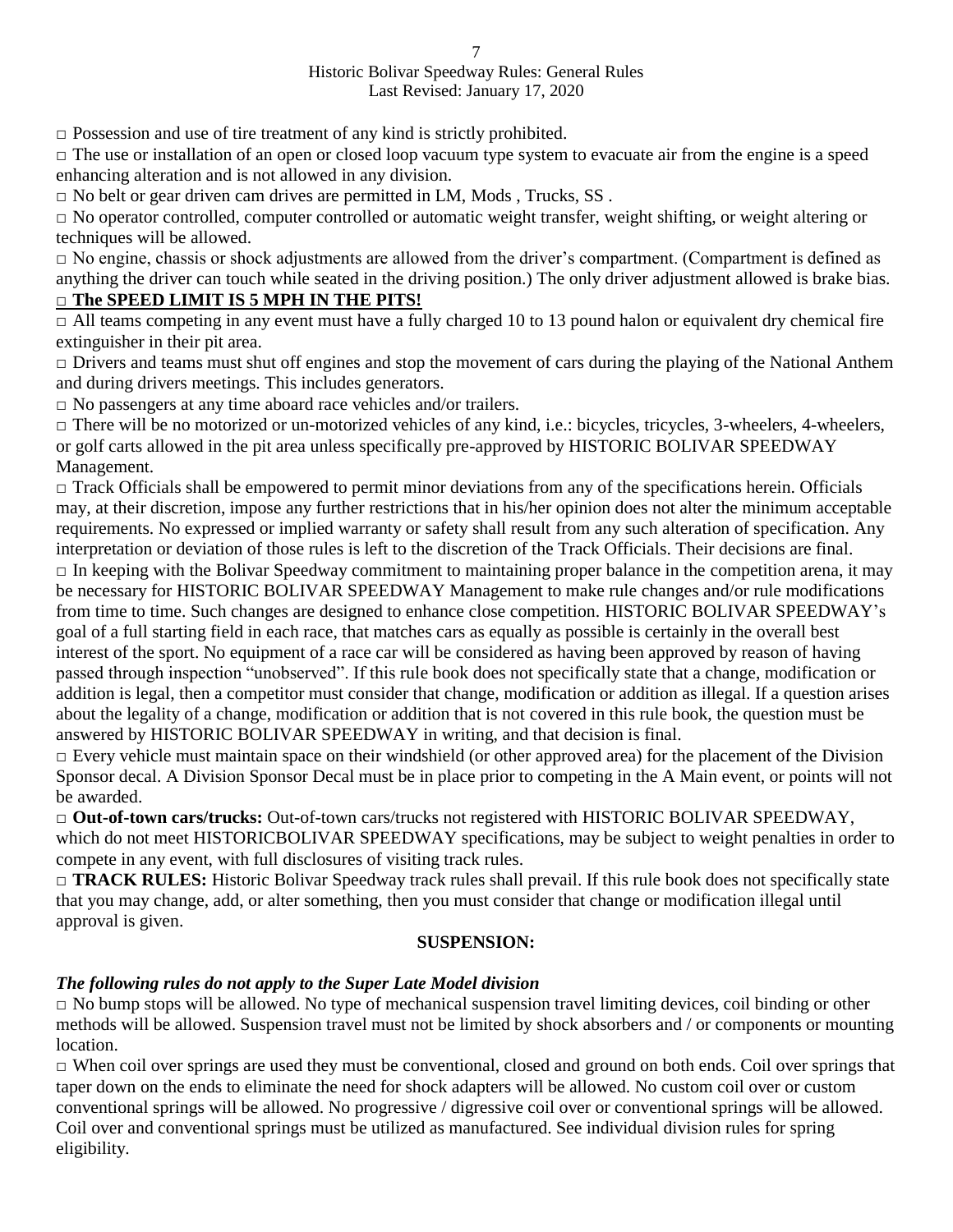$\Box$  Trailing arms and panhard bar may not incorporate dampening devices of any type (Except Super Stock Division using stock rubber or polyurethane bushings).

### **CRATE MOTOR RULE:**

□ Factory sealed "crate" motors must remain as manufactured with no rebuilding or "freshening" allowed. Rebuilt or unsealed "crate" motors are ineligible for competition unless approved from HISTORIC BOLIVAR SPEEDWAY in writing.

### **RADIO REQUIREMENTS:**

Two-way radios are required in the Late Model, and Mods divisions. An area will also be reserved in the Pit Tower for *a maximum of two* crew chief's or crew member's with radio communications to his/her driver during **all** 

### **practice, "A" Main Events and Qualifying Events.**

Participants in any division that are not using radios for spotting will be required to utilize the Raceiver technology. Car Numbers must be clearly visible on individuals that are spotting for a race participant while in the spotting area at all times. No lap counting or timing devices are allowed in any race car.

### **TECH INSPECTION:**

ALL cars/trucks will go through tech prior to qualifying, qualifying races, and/or "A" main events, at the discretion of HISTORIC BOLIVAR SPEEDWAY track officials. No tools will be allowed into the pre-race technical inspection area. This will include any types of lifting devices. Additionally, no one will be allowed to physically lift any race car in an attempt to "set the car on the shocks." Please prepare your car in your pit area or before the car enters the inspection area. In the event that your race car fails to pass pre-race tech you will be allowed to leave the tech area and fix the discrepancy and return to the end of the line. However, you will forfeit your original starting position and be lined up in the rear of your next race.

It is very important that you come to tech ready to race. Please refer to your respective rules and be aware that no grace should be expected from a track official. When a race car is on the scales, all crew members will be expected to step far enough away from the car so that the weights can be accurately measured. The driver will be expected to sit in a normal driving position, steering wheel in place, with their helmet in their lap. After a race vehicle has passed the scales only one crew member is allowed with the Driver up to the start of the barriers. It is highly recommended that the Driver stay in their car / truck and ready to enter the track.

### **RACE PROCEDURES:**

### **Race event start and restarting procedures**:

All competitors must maintain a nose to tail formation with no weaving or tire warming / scrubbing after the one to go signal has been given at the flag stand. No brake checking or erratic starting is allowed and may subject the offender to loss of starting position. Pace car speed must be maintained until the green flag is displayed by the flagman. For all original starts, the flagman starts the race at the start line in turn 4. The pole setter and number 2 position competitors will be as close to nose to nose as possible with the pole setter in front of number 2 competitor no more than a fender length at the start line. The remainder of the field shall be nose to tail, double file formation at pace car speed. The full field of competitors may not fall out of line to the inside or outside line until they are through turn 1 (No three wide or four wide into turn 1).

### **For feature races:**

All restarts will be in double file formation with the same starting procedure as original starts. Feature event double file restarting procedures will allow the leader of the event at the time of the caution to choose between the inside or outside line. Position number two will be set by that competitor taking the opposite line of the leader. The rest of the lineup will be set according to running order with odd positions on the inside and even positions on the outside. Double file restarts will be conducted throughout entire events.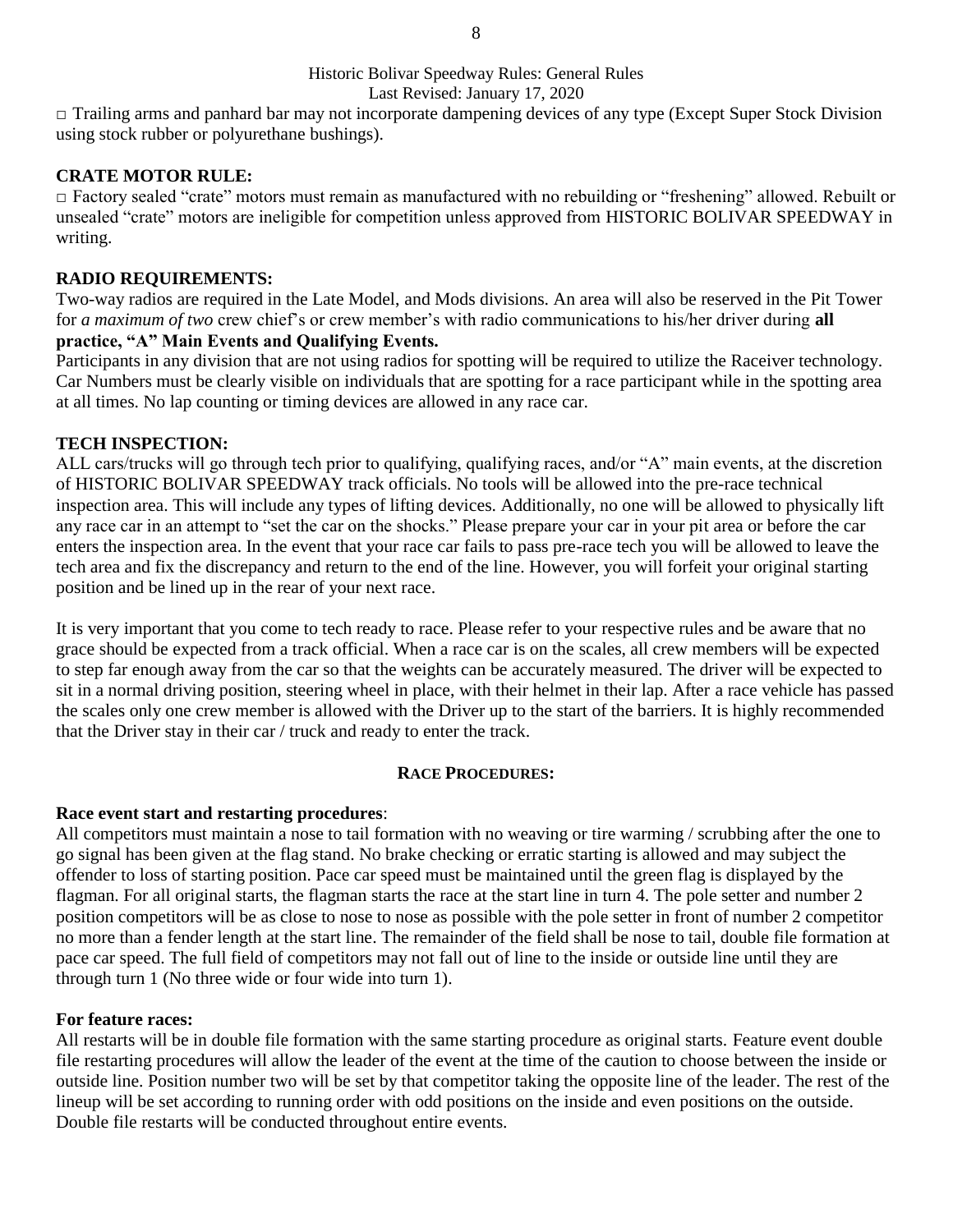### **FLAG DEFINITIONS:**

## **GREEN Signifies the START OR RESTART OF A RACE:**

When the yellow light goes out during the parade lap, the drivers should anticipate the green flag on the next lap. All vehicles must be nose to tail, double file and hold the pace car speed until the flag is thrown. Acceleration begins at the stripe in turn four and drivers are not to pass until the start finish line. Any vehicle jumping positions or holding up the race will be sent to the rear of the field. If the yellow flag comes out after the green flag has been thrown and the first lap has not been completed, an original restart is required less the vehicles involved or penalized. Vehicles may be allowed onto the racing surface from the track entrance during green flag laps by direction of turn four HISTORIC BOLIVAR SPEEDWAY officials only. **All vehicles must take the original green flag to compete in any event.** See starting and restarting procedures.

# **YELLOW Signifies a CAUTION / SLOW DOWN IMMEDIATELY:**

No racing to the yellow flag & No passing allowed. Hold your position. Yellow Flag laps will not count. (Unless specified for special events) The re-start line-up will be determined from the last completed green flag lap. Two cars making contact and determined to be at fault for a caution or red flag may be sent to the rear of the field at HISTORIC BOLIVAR SPEEDWAY official's discretion. Any time a yellow is displayed within five laps of the finish of any feature event, all lapped cars will line up at the rear of the field. Any cars / trucks stopping on the track to discuss anything with officials unless at official's request, crew members, fans, etc., or going into the pits during a yellow flag, will be sent to the rear of the field at HISTORIC BOLIVAR SPEEDWAY official's discretion. *Absolutely no one* from the pits is allowed onto the track or infield during a yellow flag.

### **RED Signifies the RACE IS STOPPED!!!**

The race must be stopped immediately regardless of the position of the vehicle on the track. ALL drivers will be brought to a complete stop by HISTORIC BOLIVAR SPEEDWAY officials. Any driver that has not come to a complete stop immediately will be directed to the pit when it is safe to do so and disqualified. *It is imperative that the flags are followed!* In the event of a Red flag, lineups will be determined by the yellow flag rule. *Absolutely no one* from the pits is allowed onto the track or infield during a Red flag. Safety crews, ambulance personnel, and track officials are the only people permitted to assist at the scene of an accident. Vehicles that are not ready or prepared to race will be pushed into the pits or infield and not allowed to further compete.

# **BLACK Signifies to REPORT TO PITS IMMEDIATELY:**

A driver receiving a black flag must go immediately to the pits. The black flag will be waved once in a warning for unacceptable driving and/or vehicle malfunction. When a Black Flag is displayed, a second time, it will signify the last lap scored for a vehicle, and if said vehicle does not proceed immediately into the pits, the appropriate fines and/or suspension will be utilized by track officials.

# **BLUE with DIAGONAL YELLOW STRIPE Signifies to MOVE OVER/FASTER TRAFFIC:**

Shown to lapped traffic, vehicle will move to the inside of the track allowing leaders to pass by safely. Failure to comply will subject participant to penalties at the discretion of HISTORIC BOLIVAR SPEEDWAY officials.

# **WHITE Signifies the START OF THE LAST LAP:**

Once the white flag is displayed, the checkered flag **will** follow. If the yellow or Red Flag is displayed during the White Flag lap, the race will be scored according the last completed lap and the race is considered complete. After the leader has taken the white flag, no attempts will be made at a green, white, checkered finish.

### **CHECKERED Signifies the END OF THE RACE:**

When the checkered flag has been displayed to the lead vehicle, the balance of the field receives the flag on the same lap. Finishing positions will be paid according to most completed laps traveled in the least time, whether the vehicle is still running or not.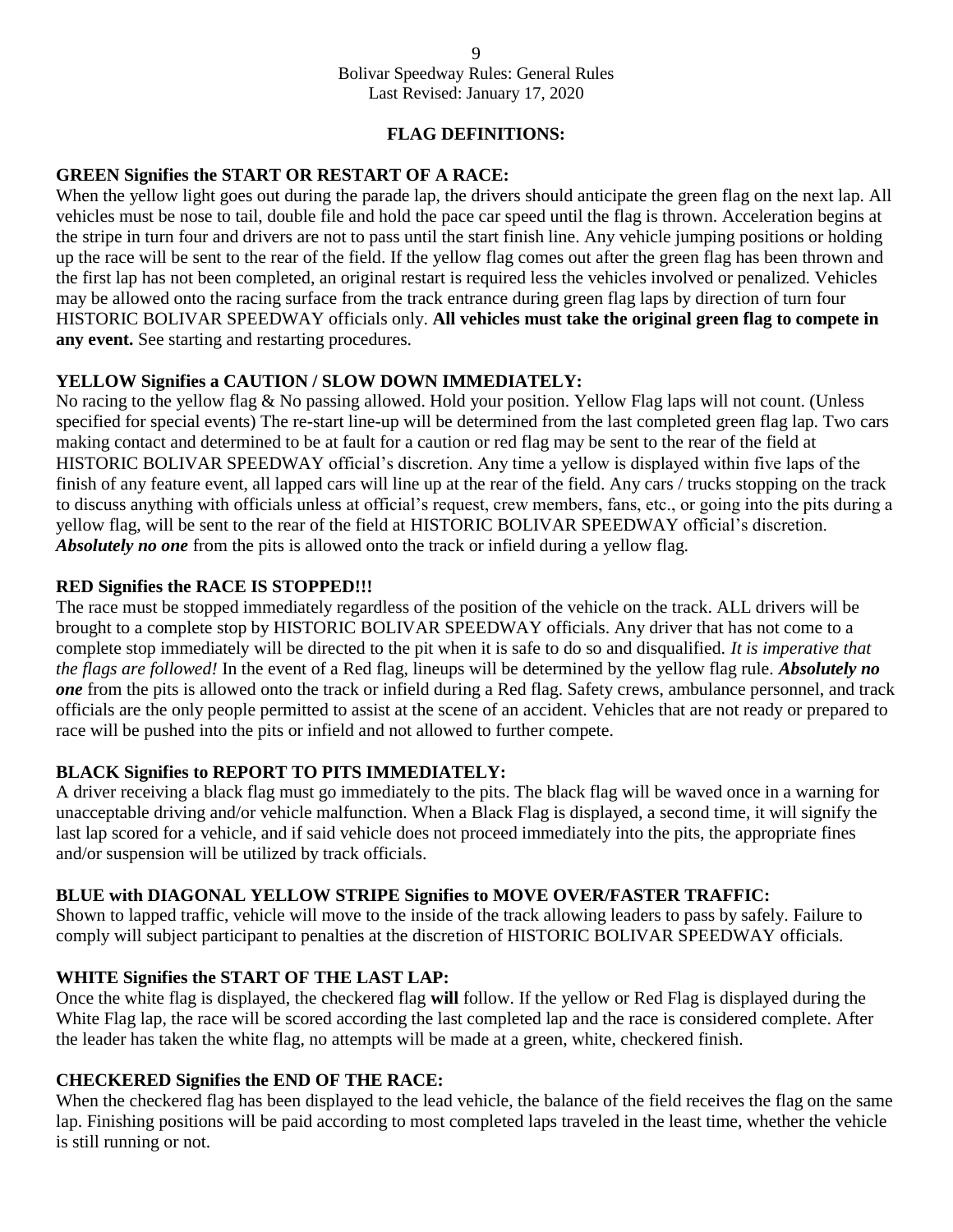### **OFFICIAL EVENT COMPLETION:**

All races will be run until the leader has completed the advertised distance *or* the official time limit is reached. However, if unforeseen circumstances prevent the completion of the advertised distance, the race will be considered officially complete after half the publicized laps have been completed by the leader provided circumstances make it impractical to continue the race within a reasonable time after it has been stopped. Should a yellow or red flag be displayed, where upon HISTORIC BOLIVAR SPEEDWAY officials elect to end a race regardless of the number of laps remaining, final scoring will be as follows: cars will be scored according to last completed "green flag" lap minus cars/trucks deemed to be at fault and/or cars/trucks involved in accident, as determined by HISTORIC BOLIVAR SPEEDWAY officials.

### **POST RACE POLICY:**

□ No race vehicle may be moved under its own power in the pit area after the last feature event has ended.  $\Box$  Important note – Immediately following each main event, the top 4 cars/trucks and possibly mystery guests will report directly to tech without stopping anywhere in the pit area. Failure to follow this rule will result in automatic disqualification, with no purse or points for that event

**OFFICIALS' PRIVILEGE:** Officials may, at their discretion, check any race vehicle at any time. Officials reserve the right to impound any race vehicle at any time.

**ROUGH DRIVING:** In the event that a driver causes another competitor to spin, and if in the opinion of HISTORIC BOLIVAR SPEEDWAY officials, it was anything other than a normal racing incident, you *will* be penalized. Driver intent is not judged, only the results. Normally, this means being put to the rear of the field, however, more severe penalties may be levied for repeat offenses or for extreme cases. This is a decision call on the part of HISTORIC BOLIVAR SPEEDWAY officials and is *not* subject to appeal. Any vehicle intentionally hitting another vehicle will be parked immediately, penalized finishing position, and/or fined. Any driver who stops their vehicle on the track to confront another driver or official will immediately be ordered to the pits.

### **DRIVER CHANGES:**

The replacement driver must be a Registered Driver for the division he /she is competing. Notice must be given to HISTORIC BOLIVAR SPEEDWAY Officials of a Driver Change, and the replacement driver must be a registered Driver with HISTORIC BOLIVAR SPEEDWAY (with the proper paperwork showing the Driver's registration and car number). Any Driver change must be approved by HISTORIC BOLIVAR SPEEDWAY Officials prior to technical inspection and staging for the Event. This applies to every Division at HISTORIC BOLIVAR SPEEDWAY. Each Driver must be registered in a unique number before competition. Should the Driver change occur after any preliminary event, the original Driver's prior results will be disregarded, and the new Driver will start at the rear of "A" Main Event, as appropriate. If a Driver changes cars at any time during the evening, the number on the new car must match the driver's registration, and the driver will start at the back of the next scheduled race for that Driver. Driver receives all points – not the car/truck or owner. Once a race has begun, no driver or car changes are allowed.

**HISTORIC BOLIVAR SPEEDWAY RULES PROVIDE FOR THE FOLLOWING PENALTIES: Automatically start at the back, DQ for event, a point penalty, no purse money, monetary fines, or combinations of the preceding for any infraction of the rules contained in this book.**

### **DQ for event, No Points & No Money, Suspension & up to \$1000 FINE.**

FOR ANY TYPE OF UNSPORTSMAN LIKE CONDUCT, OR ANY ACTIONS DETRIMENTAL TO THE SPORT. EACH DRIVER IS RESPONSIBLE FOR HIS/HER PIT CREW. ETC.

### **DQ for event, No Points & No Money & \$500 FINE**

For stopping and/or getting out of your race vehicle on the race track, without HISTORIC BOLIVAR SPEEDWAY Officials' approval.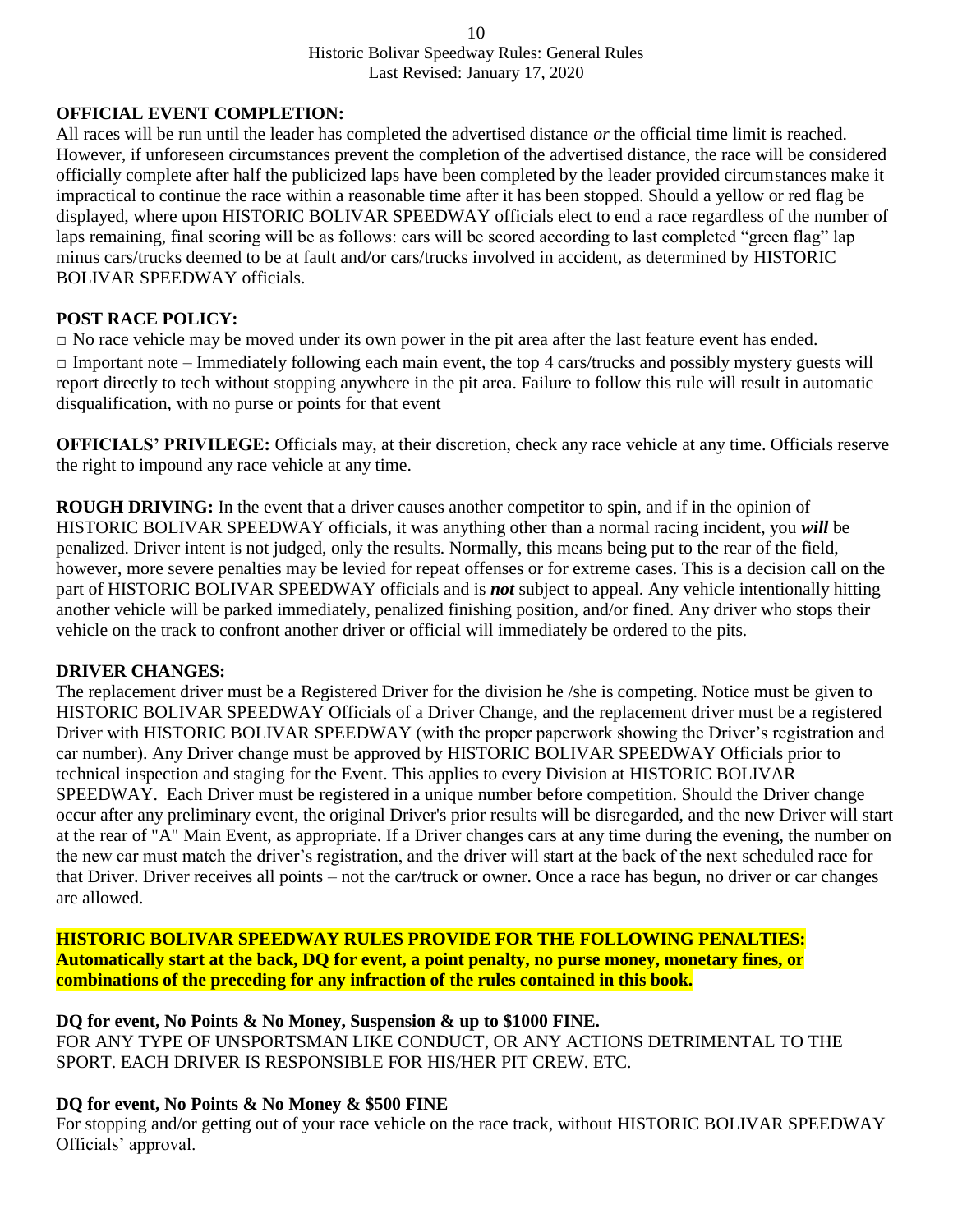### **DQ for event, No Points and/or No Money & \$500 FINE**

For creating a yellow flag (or other delays) i.e.: parking a stalled vehicle on the track rather than rolling into the infield, spinning out and backing the vehicle onto the race track, etc.

### **DQ for event, No Points & No Money & \$200 FINE**

If a race vehicle requested to go through Tech following any events stops or hesitates ANYWHERE in the Pit Area.

## **DQ for event, No Points & No Money & \$200 FINE**

For any competitor ignoring the black flag or any other flag stand instruction. The Flagman will display the black flag for two laps ONLY. (If obeyed, the competitor will be scored accordingly)

### **DQ for event, No Points and/or No Money & \$200 FINE**

For anyone found to be utilizing ethylene glycol (anti-freeze) or similar products are found in any vehicle at any time. Water Wetter*,* Motormax or similar at HISTORIC BOLIVAR SPEEDWAY discretion and anti-rust products are permitted.

### *DQ for event, No Points and/or No Money & \$50 FINE*

For speeding in the pits, a violation only needs to be witnessed by one HISTORIC BOLIVAR SPEEDWAY Official and is NOT open for discussion. A second offense will be assessed a \$100 fine. Subsequent infractions can result in suspension from future HISTORIC BOLIVAR SPEEDWAY events at BOLIVAR SPEEDWAY official discretion.

### **\$50 FINE**

If at any time you oil down the track and it is determined that safety wire was not utilized

### **Automatically start at the back. DQ for event, No Points and/or No Money**

For any infraction of the General Rules Sections i.e.: Car numbers, vehicles that are too loud, etc.

### **Automatically Black Flagged**

Upon any 2 un-assisted spins during any one event (if black flag is obeyed, competitor will be scored accordingly)

# **Two Position Penalty for every position gained**

For passing on the inside before the Start/Finish Line on starts or re-starts in any event, and/or for running below the yellow line to gain positions. (When possible, penalty will be imposed at the next re-start; otherwise it will be scored accordingly at the end of the event.) For any competitor who passes to the right prior to the green flag. *See start and restart procedures.* Historic Bolivar Speedway

### **One LAP Penalty**

Any vehicle that does not complete a full lap and instead, makes a half-lap by going through the infield.

# **Two LAP Penalty**

Assessed on a per tire basis, for changing tire(s) during any event, that are not flat during a yellow or red flag condition, tire changes during an event must be approved by a HISTORIC BOLIVAR SPEEDWAY Official.

### **\$10,000 Fine, Suspension**

For any traction control device found on any vehicle. HISTORIC BOLIVAR SPEEDWAY offers up to a \$500 reward for anyone that can identify and prove a race vehicle that is utilizing a traction control device.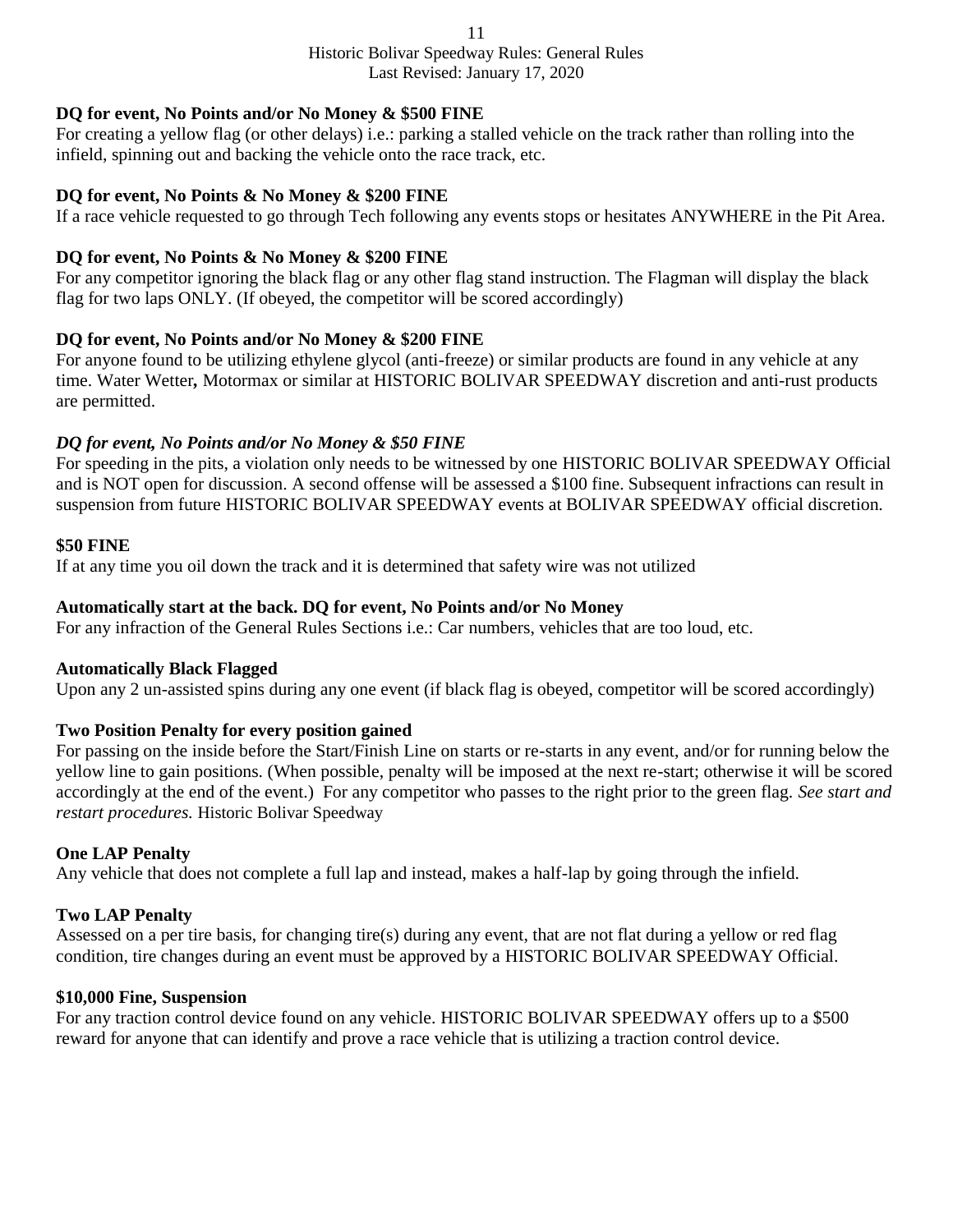### **Lead Ballast \$100.00 Fine**

All lead ballast must be securely bolted to the frame, painted white and carry the car number. A minimum of a \$100 fine will be assessed for losing any lead or debris on the racing surface.

#### **ROOKIE OF THE YEAR:**

Rookie honors will be available to Late Model, Modified, and Street Stock, divisions, provided the following requirements are met: Driver may not have competed in more than 5 Main Events in the specific division he/she wishes to compete in for Rookie honors. You must declare rookie status by marking the "Rookie" application block noted on the Vehicle Registration Form. A completed rookie application must accompany a completed car registration form. To be eligible for rookie status the driver cannot have competed in an upper division, and must provide HISTORIC BOLIVAR SPEEDWAY management with adequate experience information. If two or more competitors are tied in points at the season's end, the HISTORIC BOLIVAR SPEEDWAY Rookie of the Year will then be determined by: 1) total number of Main Event wins; (if still tied), total number of Main Event second place finishes, etc. respectively, until the tie is broken.

#### **POINTS:**

If two or more competitors are tied in points at the season's end, the tie breaker will then be determined by: 1) total number of Main Event wins; (if still tied), total number of Main Event second place finishes, etc. respectively, until the tie is broken.

### **PROTEST AND TEARDOWN FEES AND PROCEDURES:**

**HISTORIC BOLIVAR SPEEDWAY Officials reserve the right to refuse a protest.** 

**HISTORIC BOLIVAR SPEEDWAY Officials reserve the right to teardown suspect components (to include engines) based on competition level or any other reasonable observation at the discretion of the Track Promoter or Track Steward.** 

**HISTORIC BOLIVAR SPEEDWAY reserves the right to seal a suspect motor for tear down at a later date. If at such later date the engine is found to be illegal, the competitor will lose points and purse for all events from the time of sealing.** 

All protests must be filed in writing to the Track Steward, and fees are payable by **cash** only. See protest form at end of section.

It is recommended that you allow the Protestor and /or HISTORIC BOLIVAR SPEEDWAY Officials to tear down any item(s) that have been protested.

Historic Bolivar Speedway provides for the following penalties for refusing a protest: Bolivar Speedway  $\Box$  First Offense of refusal will be the total loss of points and money for that event

□ Second Offense of refusal will be the total loss of points and money for that event and a \$250.00 fine.

 $\Box$  Third Offense of refusal will be the total loss of points and money for that event and a loss of all points for the season, along with \$500.00 fine.

If at any time you refuse a protest, you must pay any fines and be deemed legal before you will be awarded money or prizes for any future events at Bolivar Speedway. **Whether legal or not, 25% of the protest or tear-down fee will automatically go to HISTORIC BOLIVAR SPEEDWAY, and is not refundable.** If the protested vehicle is found to be legal, then the balance of the protest fee will go the owner of the protested vehicle.

IF ILLEGAL, THE DRIVER MAY BE SUBJECT TO FINE, MAY FORFEIT ALL POINTS, AND/OR MAY FORFEIT ALL PRIZE MONEY FOR THAT EVENT, and the balance of the protest fee will be returned to the protester. The illegal vehicle may then be subject to further fines which must be paid directly toHISTORIC BOLIVAR SPEEDWAY prior to the driver competing in another HISTORIC BOLIVAR SPEEDWAY event in any class. Any driver or car/truck owner whose car/truck finishes that Main Event may submit a written request for teardown within 20 minutes of the posting of the finish of the race with the Track Steward.